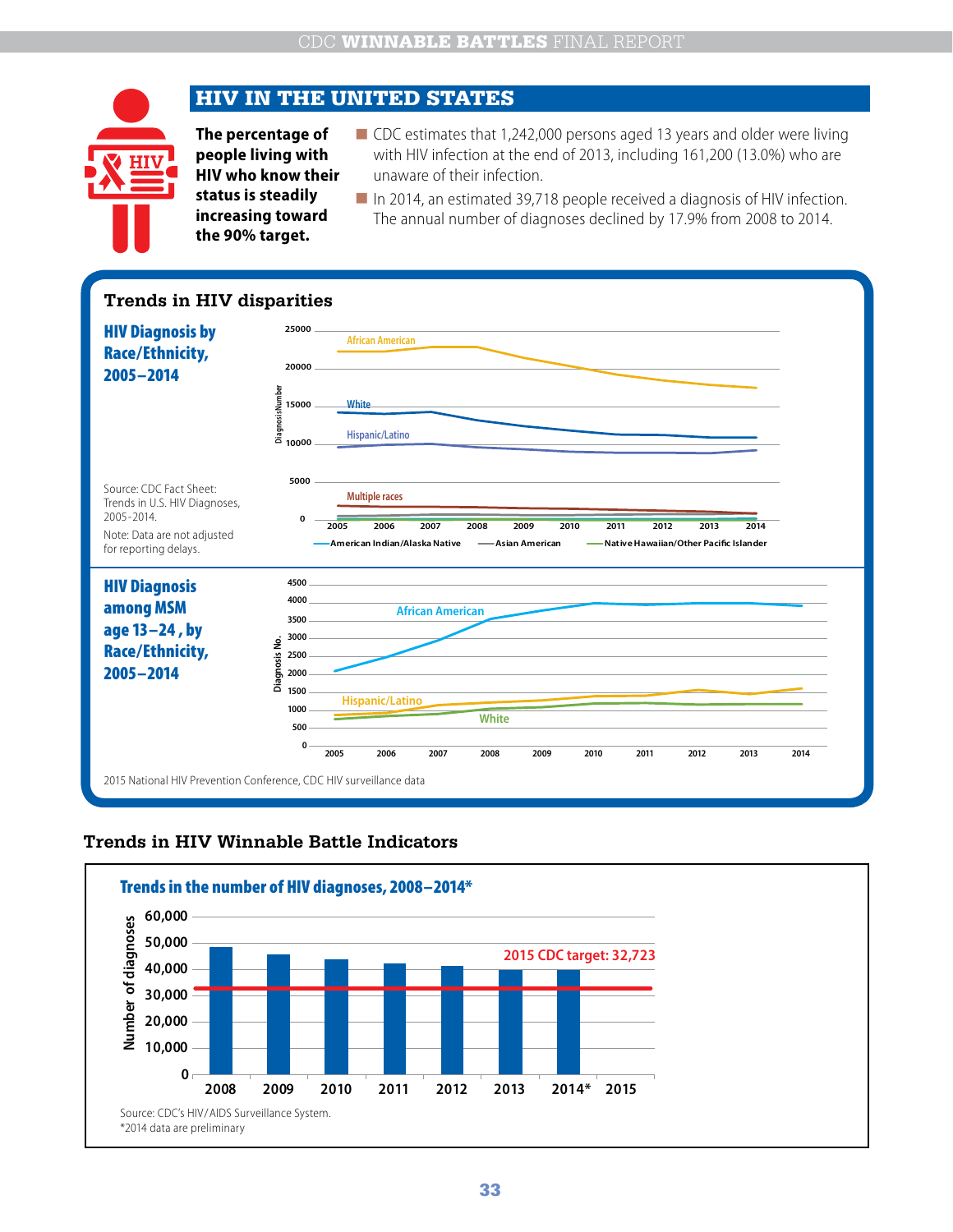

## **Considerations in Choosing HIV in the United States as Winnable Battle**

- $\blacksquare$  Serious health disparities among populations and risk groups:
	- » In 2008, Africans Americans accounted for 40% of people living with HIV and Hispanics accounted for 20%, respectively.
	- » Also in 2008, almost 52% of people living with HIV were infected through male-to-male sexual contact and 16% through injection drug use.

## **Challenges/Obstacles**

- HIV and AIDS remain a persistent problem for the United States and countries around the world.
- $\Box$  Gay, bisexual, and other men who have sex with men (MSM) of all races and ethnicities remain the population most profoundly affected by HIV in the U.S.
- In the United States, the burden of HIV and AIDS is not evenly distributed across states and regions. The rates
- Estimated lifetime cost of more than \$400,000 per person for direct medical care.
- Opportunity to collaborate and leverage federal initiatives and partnerships including National HIV/AIDS Strategy (released July 2010 and updated in July 2015 to 2020), and the Presidential Advisory Council on HIV/AIDS.

of HIV and AIDS diagnoses are higher in the South.

- $\blacksquare$  Too many people living with HIV are not receiving ongoing care and achieving viral suppression.
- $\blacksquare$  Not enough providers and individuals know about effective, new prevention tools, including prevention medications.

### State Spotlight: New Jersey & Linkage to Care

With CDC's support, the New Jersey Department of Health is working to quickly link people with newly diagnosed HIV to care, maintain the continuity of their care, and help them adhere to their HIV medications.

To accomplish this, health department staff use fourth-generation HIV testing technology that can detect acute HIV infection, and then quickly connect people who test positive to HIV prevention "patient navigators." These professionals are embedded in infectious disease practices and other clinics statewide, and can help people obtain a second confirmatory test and get linked to HIV care within 24 hours of diagnosis or on the next business day. Once people are receiving care, patient navigators can also help them access the prevention services and other support they need to adhere to their medications and protect others from infection.

# **CDC Contributions in CDC Winnable Battle**

Since 2010, CDC has adopted a high-impact prevention (HIP) approach aimed at identifying and implementing cost-effective and scalable interventions and aligning them with the geographic and demographic burden of HIV infection. CDC expanded efforts to maximize the percent of people with HIV who have suppressed viral load by improving diagnosis, linkage and retention

in care, and antiretroviral provision and adherence. CDC also has led a national shift in the use of data for program improvement, public accountability, and public health action by implementing a number of changes aimed at increasing state health department and other CDC grantee use of data for program improvement.